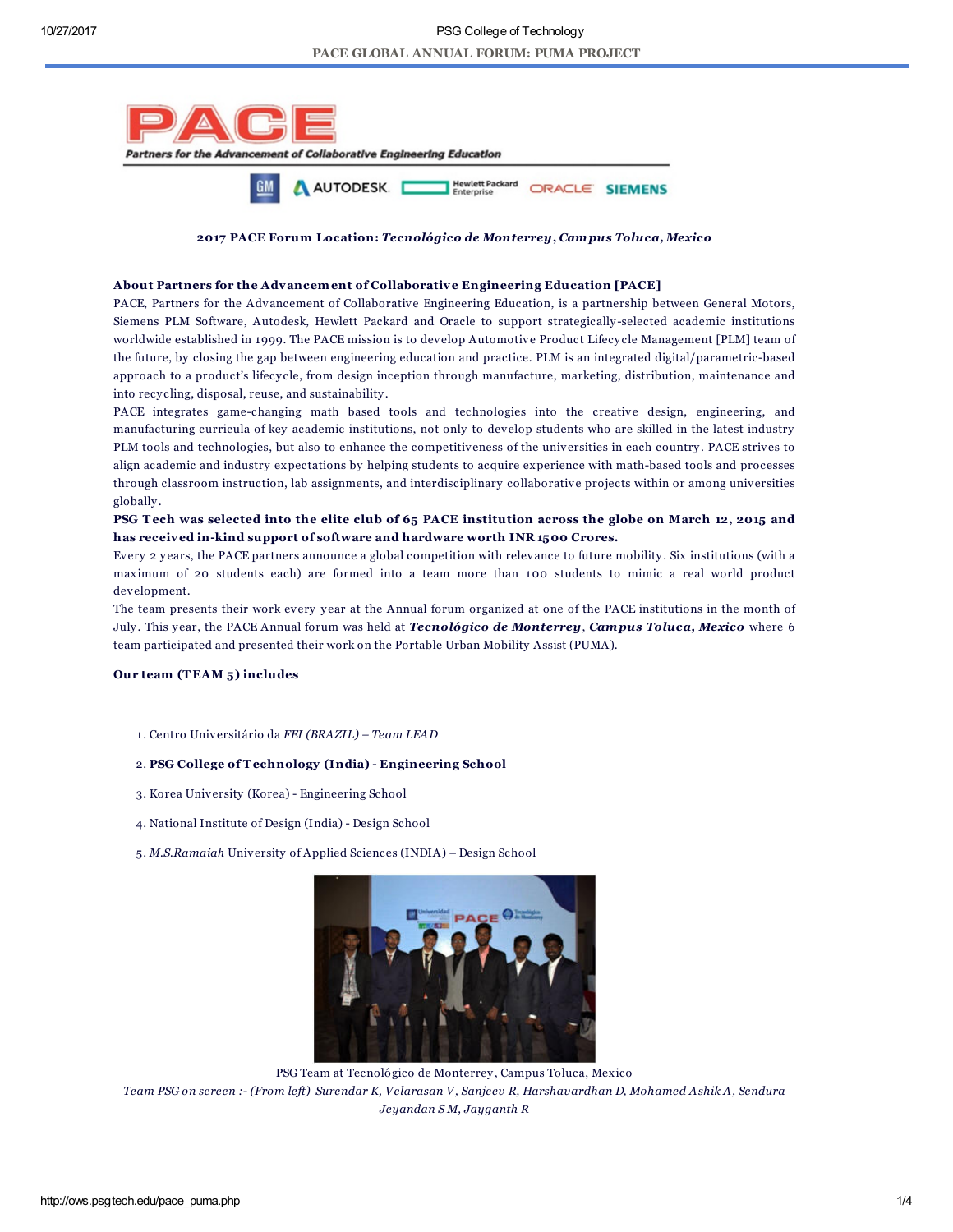10/27/2017 PSG College of Technology



Dr.Vass Theodoracatos, GM at Tecnológico de Monterrey , Campus Toluca, Mexico



Team 5 with Concept VITA

# PSG PUMA T EAM MEMBERS

| S.No | Department                                | <b>Student Name</b>                                                                                                                                   |
|------|-------------------------------------------|-------------------------------------------------------------------------------------------------------------------------------------------------------|
| 1.   | Automobile Engineering                    | Sanjeev R, Mohamed Ashik A, Prabhakar J                                                                                                               |
| 2.   | Mechanical Engineering                    | Harshavardhan D, Vishnuvarthan P, Harish Guptha,<br>Amudhan M, Jagadeesh ES, Lagnesh TS, Arvinth S,<br>Jugal Balaji U, Muthushanmugam, Nithin, Gokul. |
| 3.   | <b>Production Engineering</b>             | Sebastian P S, Akash Barathvaj, Vishnu Prashanth,                                                                                                     |
| 4.   | Mechanical Engineering-SW                 | Muthukumar P, Daniel Nitin                                                                                                                            |
| 5.   | Production Engineering-SW                 | Navin Vijey Raj J                                                                                                                                     |
| 6.   | Robotics and Automation                   | Soundarya L                                                                                                                                           |
| 7.   | Electronics and Communication Engineering | Siddeshwar<br>Ragavan                                                                                                                                 |
| 8.   | Electrical and Electronics Engineering    | Nithin Kumar                                                                                                                                          |
| 9.   | <b>Computer Science Engineering</b>       | Sivaram                                                                                                                                               |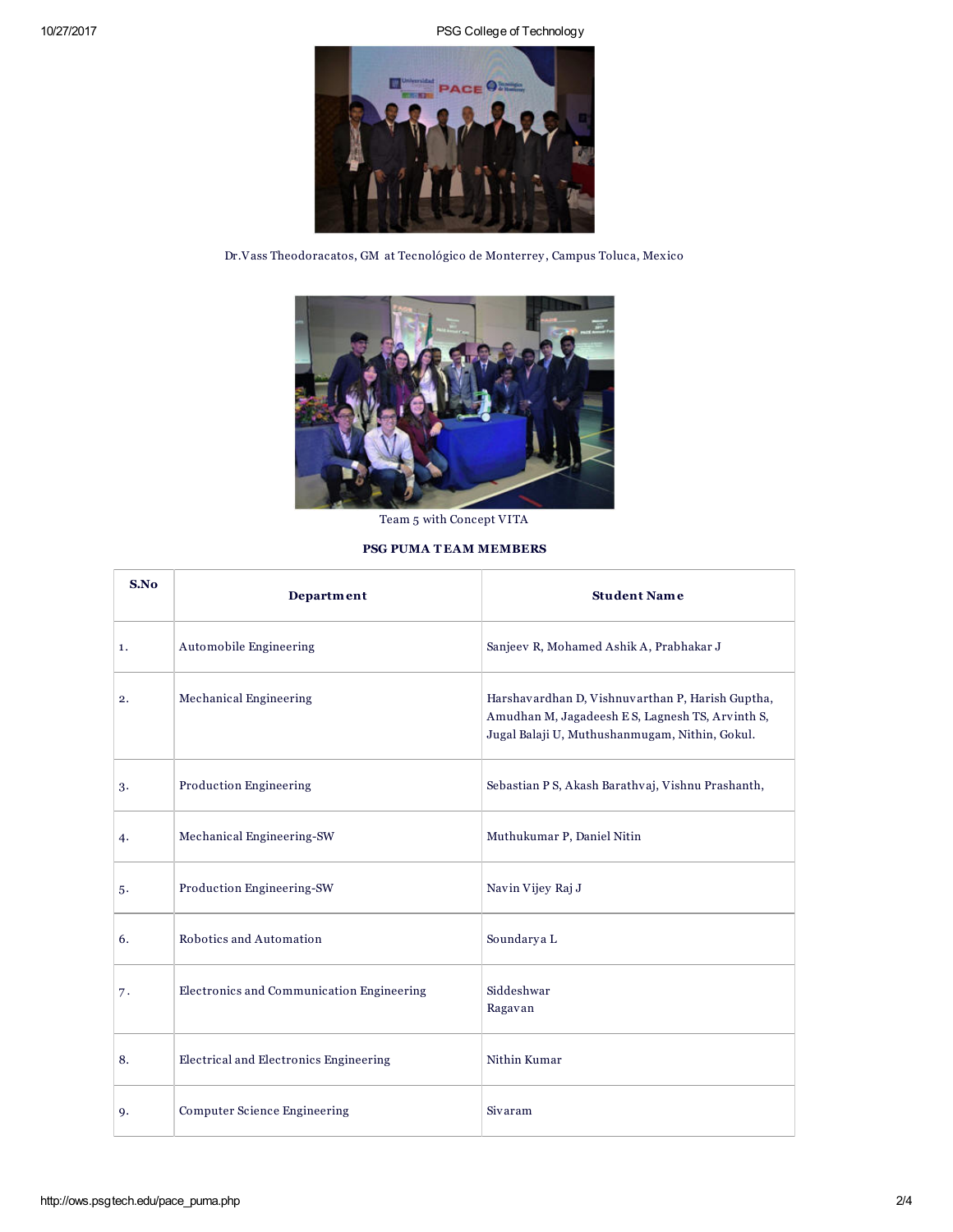10/27/2017 PSG College of Technology



## *AWARDS:*

*Team 5 - Siemens best PLM software Excellence Award*



Siemens PLM Software Excellence Award

# Best Technical Paper Presentation:

Harshavardhan D won 3rd prize in best technical paper presentation in Engineering Track for his paper of Sensing of Motorway Terrain for automatic suspension Adaptability & Localized terrain Mapping.



3rd Prize in Engineering Track

#### Travel Grants:

General Motors has provided funding for immediate distribution to support the PACE Portable Urban Mobility Access (PUMA) student travel to the 2017 PACE Annual Forum in *Tecnológico de Monterrey*, *Campus Toluca, Mexico*.